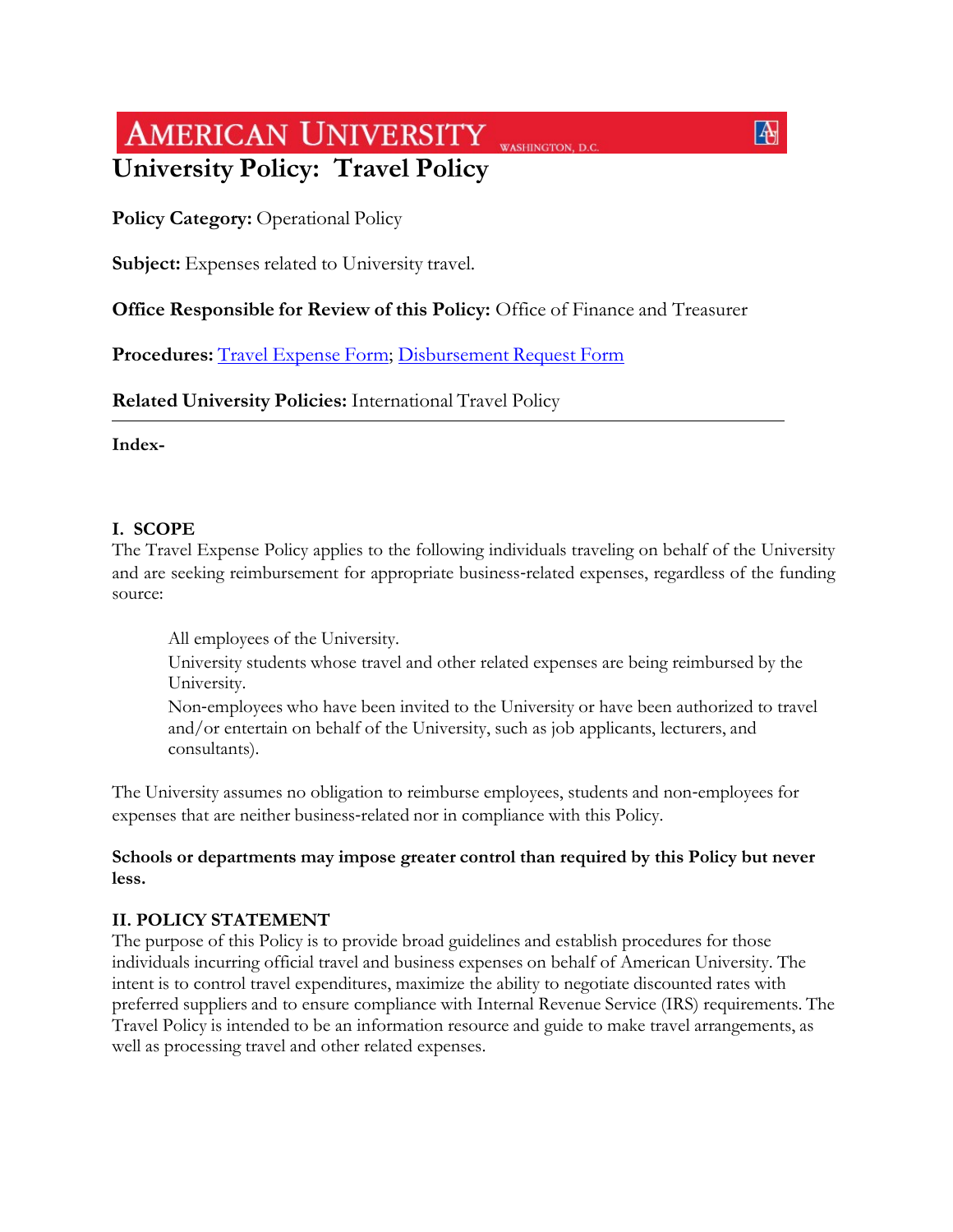## **III. RESPONSIBILITIES OF THE PRESIDENT, PROVOST & VICE RESIDENTS**

The President, Provost, Vice Presidents, and Deans will ensure compliance with this Policy in their respective divisions, schools and centers. The President, Provost, and Vice Presidents may make exceptions to this Policy in the event of extenuating circumstances. All exceptions must be documented in writing and attached to the respective Travel Expense Form.

## **IV. AUDITING OF TRAVEL & ENTERTAINMENT EXPENSES**

The Controller's Office will audit all Travel Expense reports for compliance with University policies and Internal Revenue Service (IRS) regulations. Additional information supporting an expense may be required prior to the expense being reimbursed.

Travel and other related expenses will be included in the audit testing performed by the University's independent accountants in connection with OMB A‐133, Audit of Federal Awards and with the annual general purpose financial statement audit.

The Internal Audit Department will include travel and other related expenses in connection with department reviews.

# **V. OFFICE OF SPONSORED PROGRAMS**

In addition to AU's Policies, the Office of Sponsored Programs (OSP) may have additional requirements when University travel is required or paid by a sponsored program activity. In

particular, federal government grants are subject to government travel guidelines. For further information, consult the OSP website:<http://www.american.edu/provost/osp/index.cfm>.

#### **VI. PERMITTED TRAVEL EXPENSES**

#### **1. Airline Travel**

**Whenever possible,** coach or economy class accommodations should be used and travelers are expected to take advantage of advance purchase rates and educational consortium discounts for domestic flights. Travelers on international flights where one flight segment is longer than five (5) hours may fly business class. Furthermore, flights should be booked, using the least expensive fare via the most direct route, or other reasonable routing that results in the lowest fare possible .Traveling employees may retain frequent flyer program benefits. However, participation in these programs must not influence flight selection which will result in incremental cost to the University beyond the most economical airfare, as defined in this Policy. The University will not reimburse travelers for tickets purchased with frequent flyer miles.

#### **2. Hotels**

AU has negotiated discounted preferred rates (based on availability) with local hotels in the area. The University also participates in a network with other universities throughout the country which share their negotiated rates with us. Whenever possible, travelers should stay in a standard room at a non‐luxury hotel, or at designated conference hotels with documented, discounted rates. If a traveler elects to stay at a private residence, the traveler will be reimbursed for a small gift or meal extended (in lieu of lodging) as a gesture of appreciation to friends and relatives for their hospitality. A host gift is reimbursable if the payment is less than the expense normally incurred and does not exceed \$75.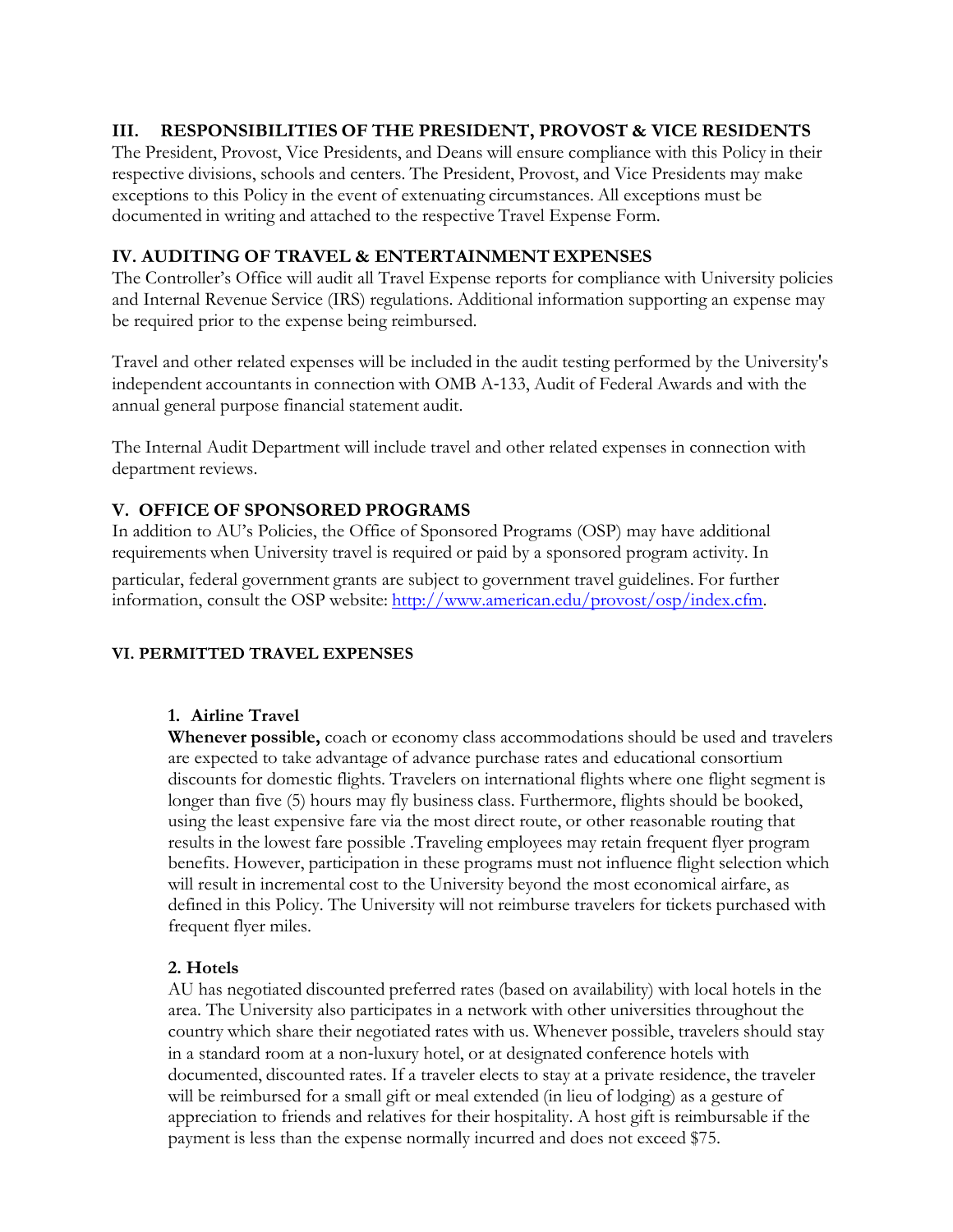#### **3. Ground Transportation**

a. The most economical mode of transportation, such as shuttle services and public transportation should be used to and from air, rail or bus terminals, whenever possible. Private sedans or limousine services should be avoided unless there are enough people traveling together to make the expense more economical than other modes of transportation.

#### b. **Rental Cars**

AU has discounted car rental rates with Enterprise and Avis Rental Cars. These rates are lower than comparable rates with other major rental car companies and utilize educational consortium discounts. Travelers should use a rental car when other transportation is not available or when their use results in a cost savings. The size of the rental car should be the least expensive model (compact) consistent with the number of travelers, the business requirements of the trip, and safety of passenger. Minivans should be used only if transporting large or bulky material, OR four or more individuals are traveling together, or it is deemed reasonable by the Controller's Office. .Travelers should decline the Collision Damage Waiver (CDW) and the Liability Damage Waiver (LDW) option, supplemental liability coverage, personal accident insurance and other additional insurance options when renting a car for business purposes. Such coverage is provided under the University's insurance policies and is not reimbursable. Any additional questions about car rental insurance should be directed to the Risk Management office at (202) 885‐2706 . [\(http://www.american.edu/finance/rmehs/autoliability.cfm\).](http://www.american.edu/finance/rmehs/autoliability.cfm) Travelers must notify the Risk Management office AND the rental car company within 24 hours if an accident occurs OR as soon as practically possible. Student renters should use the University's corporate ID# W10939 for Enterprise Rent-a-car ONLY when all of the following conditions apply:

 School sponsored event Authorized by a school or department 21‐25 years of age or older Possess a valid driver's license

#### c. **Private Vehicles**

Employees may use their personal car for business purposes if it is less expensive than other options, such as rental cars or taxis, or if it saves time. It is the personal responsibility of the owner of a vehicle being used for University business to carry adequate insurance coverage for their protection and for the protection of any passengers. Employees are not covered under the University's automobile policy when driving their vehicle for University business purposes. If driving a personal vehicle, your personal insurance covers vehicle damage and you are responsible for any liability or expenses incurred. When driving your own vehicle, the University will reimburse a mileage rate calculated on a per mile basis for the actual miles traveled. This mileage rate covers all transportation and operating costs of the vehicle, including gasoline and is based on the stated IRS rate in effect at the time of travel. Current IRS rates can be found at the following URL - (http://www.irs.gov/uac/2013-Standard-Mileage-Rates-Up-1-[Cent-per-Mile-for-Business,-Medical-and-Moving\). Additional reimbursement will be made for](http://www.irs.gov/uac/2013-Standard-Mileage-Rates-Up-1-Cent-per-Mile-for-Business,-Medical-and-Moving)  turnpike tolls, bridge tolls and reasonable parking fees. **The University will not reimburse employees for parking tickets, fines for moving violations or vehicle towing charges. No reimbursement will be made for vehicle repair costs regardless of whether it results from the traveler's acts or the acts of others.** Travelers who choose to use their own automobiles on a trip where air travel is more appropriate will be reimbursed an amount not to exceed the most economical air fare to the destination. Expenses associated with normal commuting between an employee's home and regular place of work are not reimbursable.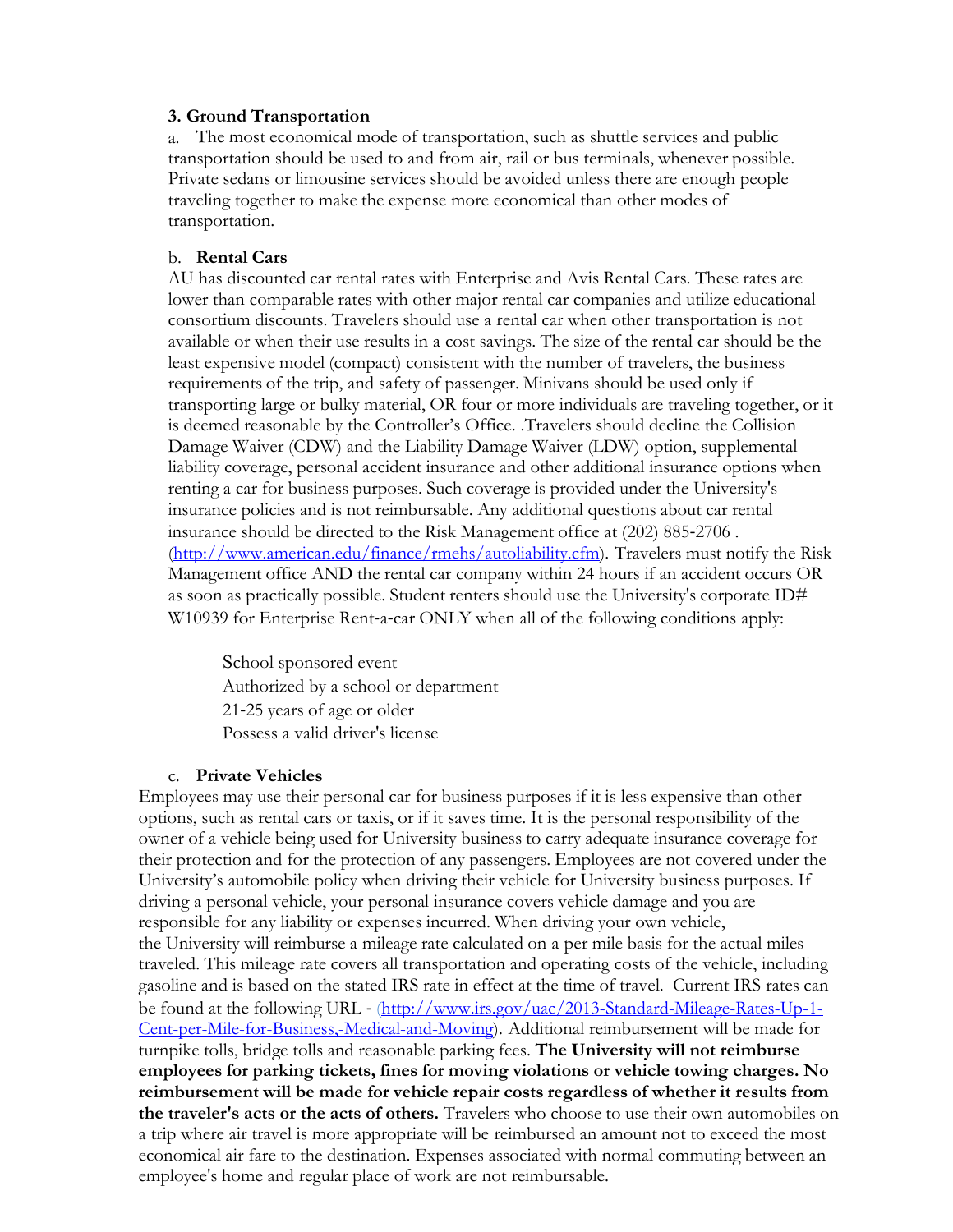#### **4. Rail Travel**

#### a. Reserved/unreserved trains

Coach class on these trains is the least expensive mode of rail transportation and is the most appropriate for the vast majority of American University travelers. Reserved and unreserved commuter trains on the northeast corridor should be used for most Amtrak travel. Sleeping accommodations, if justified, may be utilized.

#### b. Amtrak Metroliner Service

It is up to each department head to determine if it is appropriate for someone to travel on a Metroliner train. Please note that Metroliner service is approximately twice as expensive as reserved/unreserved trains while only marginally faster. If Metroliner service is deemed appropriate, "Metro Business" is the permitted class of service. "Metro First" is considered first class and requires additional approval.

#### **5. Meals**

Business meals are defined as meal expenses incurred when conducting University business. Meal reimbursements will commence from the time you leave home until your return. Travelers will be reimbursed for personal meal expenses provided they are documented and reasonable. In general, meals should be taken at the most economical restaurant fitting the occasion. Three meals per day will be reimbursed, which include breakfast, lunch and dinner. If a meal is provided by a conference as part of the conference fees and a traveler elects to purchase a meal independent of the conference, such meals will be considered a personal expense and will not be reimbursed. A business meal also occurs when a University

employee meets with business associates, professional colleagues, students and others over a meal during which a business discussion takes place.

#### **6. Alcoholic Beverages**

All University sponsored events at which alcohol is served, e.g. meetings, conferences, receptions, parties, retirements, fund raisers, etc., must be pre‐approved using a signed Alcohol Approval Form. Purchase of alcoholic drinks on behalf of special guests and donors are allowed and reimbursable if incurred while conducting a University activity with a reasonable business purpose. For more information related to the purchase of alcoholic beverages, please see the Alcohol Policy listed on the [University Policies web page.](http://www.american.edu/policies)

#### **7. ADDITIONAL GUIDELINES**

#### **a. Spouse/Dependent Event Attendance and Travel**

**AU** will not pay or reimburse business travel or expenses for family members who accompany AU employees or students on University business except in unusual circumstances. The appropriate VP or above must approve in writing, and in advance, any such circumstance.

#### **b. Extended Travel**

Reimbursement for meals, lodging and other expenses will normally be limited to expenses incurred a day prior to or after the meeting, conference or other business activity attended by the traveler. However, expenses incurred on additional days may be reimbursed if extending the period results in a reduced round trip air fare sufficient to cover the meals, lodging and other expenses.

#### **c. Cancellation Refunds**

If the University has prepaid an expense and the trip, event. Or conference is canceled, a refund should be sought. Once the refund is received, it must be deposited back into the account from which the prepayment was paid. The responsibility of ensuring a refund rests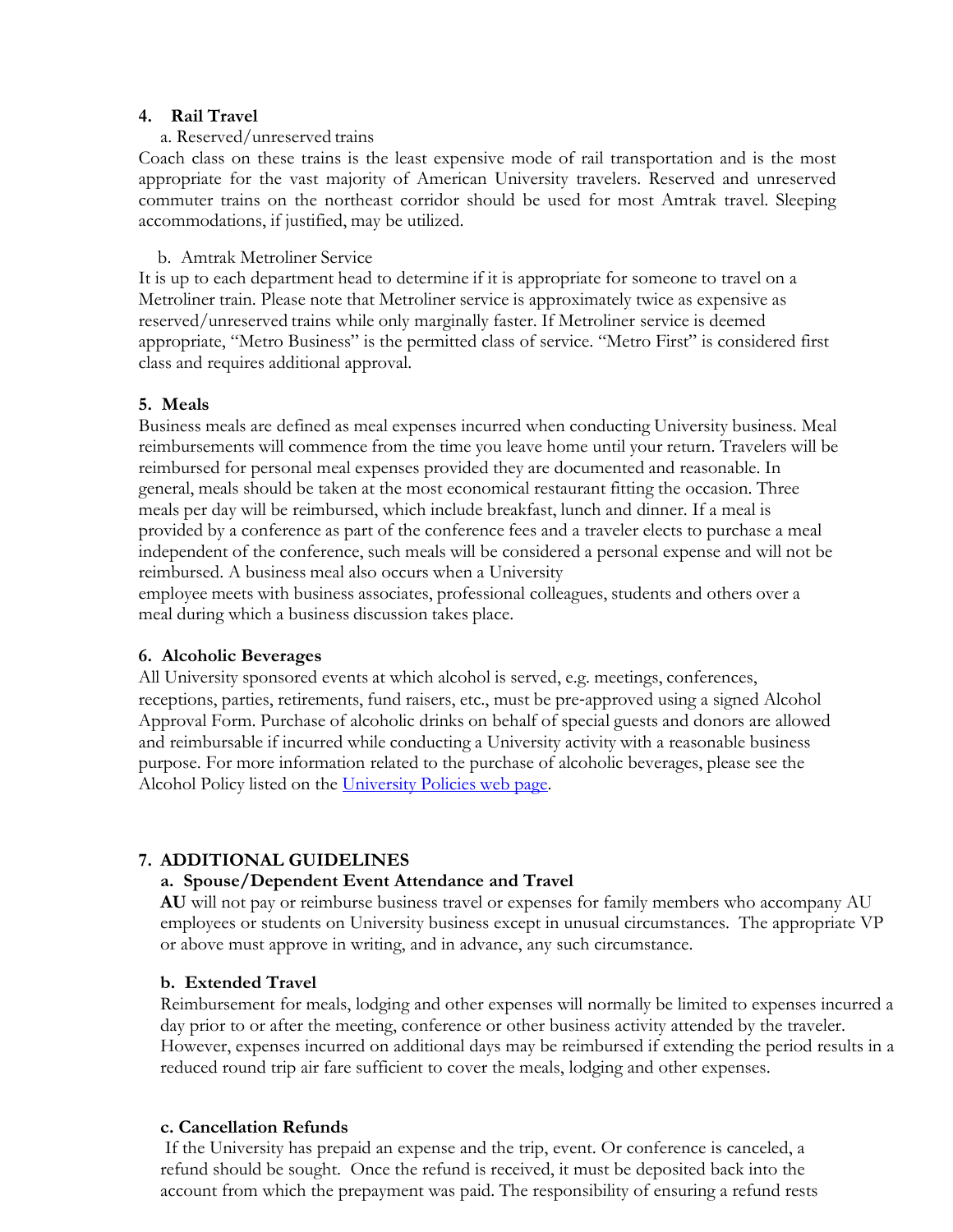with the individual departments and not the Controller's Office.

d. **Enforcement-** If employees do not obtain the least expensive way of traveling then departmental budgets and the University is impacted negatively. The University may opt not to reimburse an employee for the full amount of the travel costs if the employee has failed to obtain the least costly method of travel. If an employee fails to consistently turn in original receipts or otherwise violates University Policy, reimbursement of costs may be at risk of not being reimbursed.

# **VII. APPROVED PAYMENT & REIMBURSEMENT METHODS**

The University offers the following methods of payment to assist individuals who are required to travel or entertain on behalf of AU:

 Preferred Travel Agency AU VISA P-CARD Purchase Orders/Prepayments Cash Advances Per Diems

These payment methods reduce the amount that any individual should have to pay out of pocket prior to being reimbursed by the University.

**1. Preferred Travel Agency** – [World Travel](https://myau.american.edu/CookieAuth.dll?GetLogon?curl=Z2F&reason=0&formdir=6) should be used when booking business travel for AU Travelers. World Travel was chosen from among the leaders in the travel industry through a competitive sourcing exercise which included members of all University departments. Please click here for information to obtain a travel profile and to use World Travel

# **2. AU VISA PCard**

The University makes available to full-time academic and administrative personnel who are required to travel or entertain on behalf of the University, an [AU PCard](http://www.american.edu/finance/controller/upload/VISA-Purchasing-Card-Guidelines-revised-2.pdf), subject to the immediate supervisor's approval. The PCard can be either a travel card, purchasing card or combination of both. The travel component of the PCard provides University employees with the ability to charge business‐related expenses without impacting the spending limits of their own personal cards.

The card also allows the capture of travel data that assists in tracking travel patterns and negotiating savings opportunities on behalf of the University. The AU PCard purchasing card component may not be used to purchase goods and services which require a University purchase order, capital equipment, or items over \$500.00, unless prior authority has been secured.

When using your AU PCard for travel purposes, the following insurance is automatically included: (1) Business Travel Accident Insurance with coverage up to \$500,000 for AU travelers while on a business trip, and (2) coverage for lost, damaged or stolen baggage up to \$5,000. Independent flight insurance purchased by individuals is not a reimbursable expense. Travelers must notify the Risk Management office immediately if an accident occurs.

Employees, who have a travel PCard and need to travel internationally, are eligible to use their credit card for cash advances for reasonable out‐of‐pocket travel expenses. The preferred method of obtaining travel advances is via an ATM withdrawal using the traveler's AU‐issued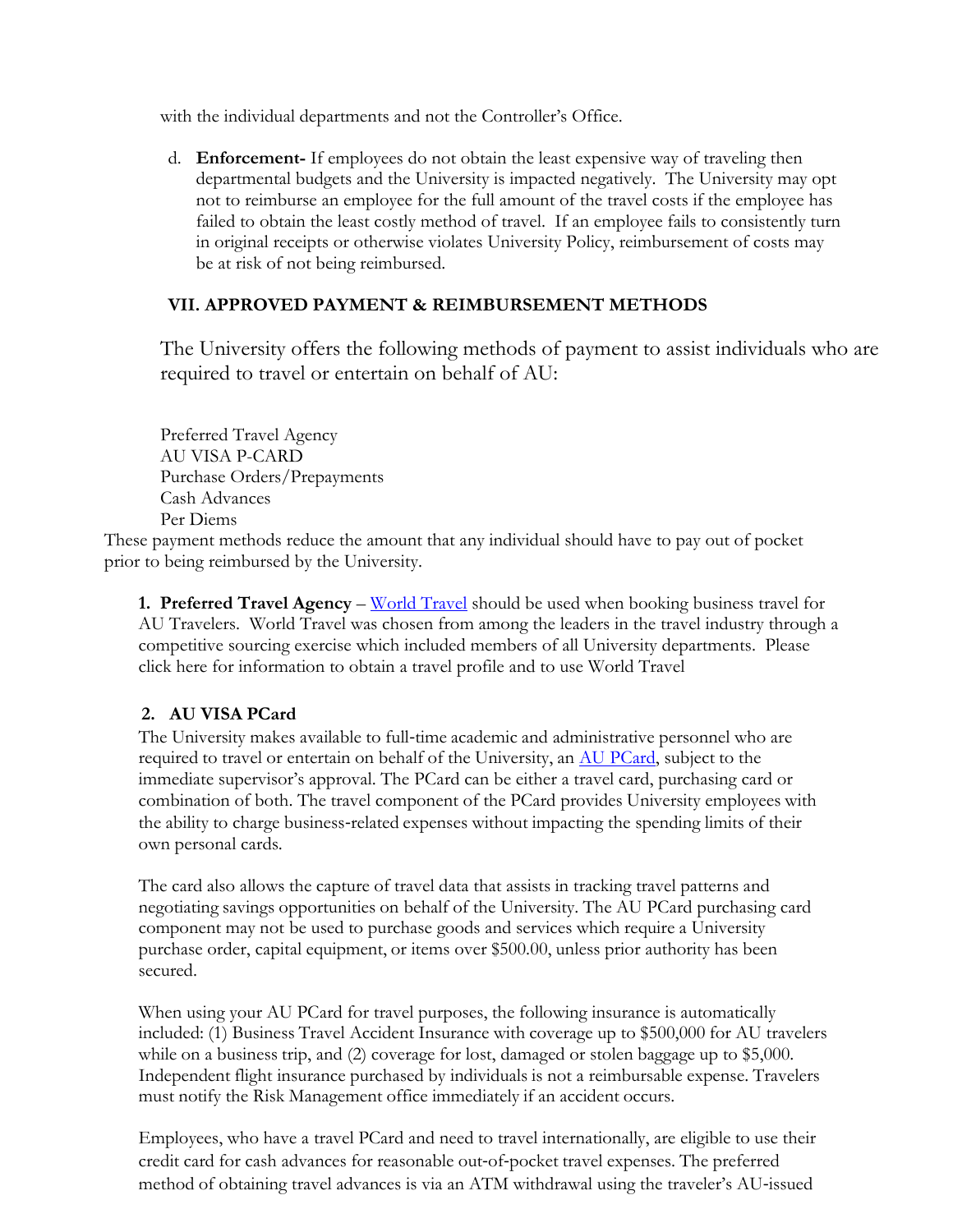Travel PCard. ATM advances should not be taken more than three days before the expected travel or expense. Cash advances at ATMs overseas are dispensed in local currency. ATM advances secured via the Travel Card must be accounted for within thirty (30) days following the end of the billing cycle in which they appear on a cardholder's monthly statement. For more topics related to the PCard, please click [TRAVEL PCARD](http://www.american.edu/finance/controller/upload/VISA-Purchasing-Card-Guidelines-revised-2.pdf)

## **3. Purchase Orders/Prepayments**

"Prepayments" are payments to a third party for services to be rendered in the future. Such prepayments could be used for local caterers, restaurants and hotels where an expense will be incurred and a Performa invoice has been submitted for payment. All requests for payments or prepayments to vendors must be entered into the procurement system (Datatel) as a requisition with the appropriate proposal or back-up attached.

## **4. Cash Advance**

A cash advance is the payment of funds to an authorized full‐time employee prior to a University business trip or event. Travelers may request cash advances in the form of an AU accounts payable check issued within two weeks of travel dates. Allow at least three business days for check preparation. Travel advances must be accounted for on a Travel Expense Form and any excess advances repaid within thirty (30) days after traveler's return. Unaccounted travel advances may be deducted from employee's paycheck and/or have personal income tax consequences for the traveler.

# **5. Per diems**

University employees may choose either to file for actual expense reimbursements or a per diem rate. A per diem is given to a traveler to cover lodging, meals, and incidental expenses in connection with the performance of services for the University. Travelers may not request actual expenses reimbursements for one portion of their trip and per diem for the remainder of the trip, except and only in the instance where meals are already included in a trip or part of a trip. Travelers who use per diem allowances do not have to substantiate each lodging and meal expense, but they must demonstrate that the trip occurred by providing an airline. or hotel receipt. The following per diem rates are used for lodging, meals, and incidental expenses: [http://www.gsa.gov/portal/category/100120. T](http://www.gsa.gov/portal/category/100120)hese rates cover both hotel and meals and are set by the Internal Revenue Service. Per diems may not exceed the federal per diem rate the specific location and duration of the trip. Independent contractors, alumni and other nonemployees who perform services for the University may not use per diems except by prior written approval by the Controller of the University who only approves in rare

cases. Travelers may choose to claim a combined per diem for lodging and meals or the per diem for meals and incidental expenses only. If the total actual lodging and/or meals are incidental expenses incurred for the duration of the trip are less than the total State department per diems for the same trip, travelers may claim a lower per diem rate and therefore, do not have to substantiate nor submit receipts for these expenses. When attending conferences or business meetings and events where meals are included as part of the registration or the program, travelers may not request a per diem reimbursement for those related meals and/or days, but show actual expenses incurred for non‐covered meals.

**Travelers who have and use the university's PCard for travel expenses may not charge their lodging and meals and incidental expenses to the PCard if requesting a per diem reimbursement. Incidental expenses are combined with meals into a single rate and includes but are not limited to: expenses for laundry, cleaning and pressing of clothing personal phone calls tips or gratuities for services (i.e.) waiters, baggage handlers.**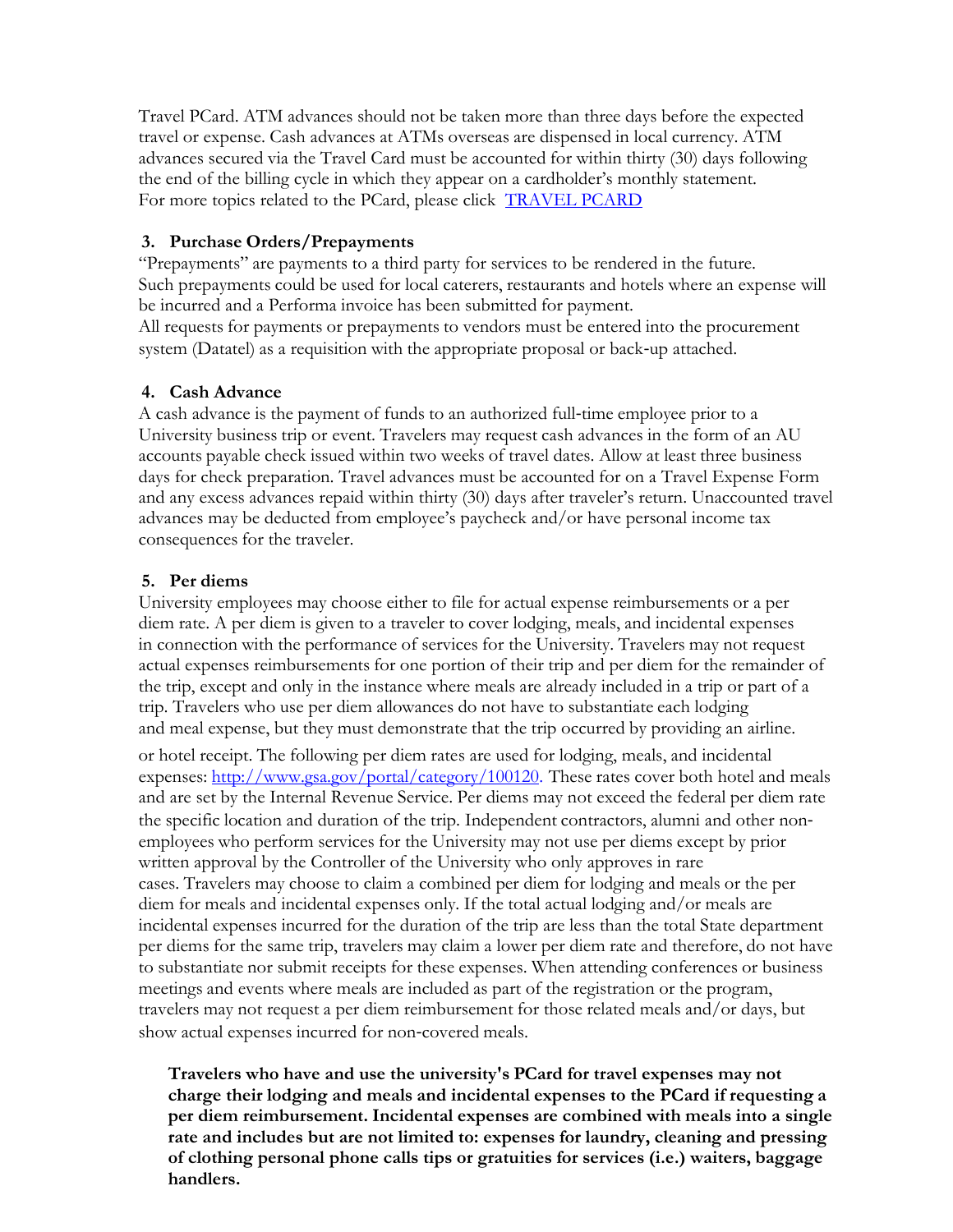## **VIII. REIMBURSEMENT PROCEDURE**

A. Requirements- The authorized signer approving a travel expense reimbursement must verify that expenses and expense reports meet the following criteria:

 Travel and entertainment expenses or advances are incurred while conducting University business Information contained on the expense report and in the attached documentation is accurate and complete Expense meets any and all sponsor policies, if applicable Expenditure is charged to the proper account(s) Signer has authorization over the account being charged Signer cannot authorize reimbursement for his/her own expenses

Travelers must have their travel plans and expenses approved by their supervisor. Using the standard University Travel Expense Form, travelers must report and substantiate the amount, date and business purpose of all expenses within thirty (30) days upon completion of travel. Original receipts must be attached to the Travel Expense form, including a check for any cash advance amounts in excess of substantiated expenses. Unsubstantiated and unsupported expenses may not be reimbursed. Cash advances not accounted for within thirty (30) days after completion of travel may be deducted from employee's paycheck or considered taxable income to the employee. Travel and entertainment related expenses will be paid by the University if they are deemed to be reasonable, appropriately documented, properly authorized and within the guidelines of this policy.

B. Background- It is a University requirement to retain, for six years, all documentation supporting requests for reimbursement as defined in the [Records and Retention Policy.](http://www.american.edu/loader.cfm?csModule=security/getfile&pageid=2448076?) All P-Card transactions receipts should be retained by the Department's budget liaison, while all expense reimbursement receipts will be retained by the Accounts Payable Department.

Travel Expense Forms should be used for travel-related expenses and Disbursement Request Forms should be used for non-travel related expenses. An individual must submit a signed, fully complete and approved Travel Expense Form or Disbursement Request Form in a timely fashion (within the fiscal year), accompanied by the required receipts in order to be reimbursed.

All travel advances that are being reconciled must be listed on the completed Travel Expense For or Disbursement Request Form. Faculty, staff and students should sign their own names to certify to the best of their knowledge that the information contained on the Travel Expense Form is accurate and that all claimed expenses are allowable and were incurred in the conduct of official University business.

The University will not reimburse travel and entertainment expenses that have been or will be reimbursed from any outside source.

All reimbursements will be made by check, payable to the faculty member, staff member, student or nonemployee and will be sent to the requestor by method checked on the Form.

Individuals requesting reimbursement in U.S. dollars for expenses paid in foreign currency must provide the exchange rate being used and the U.S. dollar equivalent on all receipts (www.oanda.com).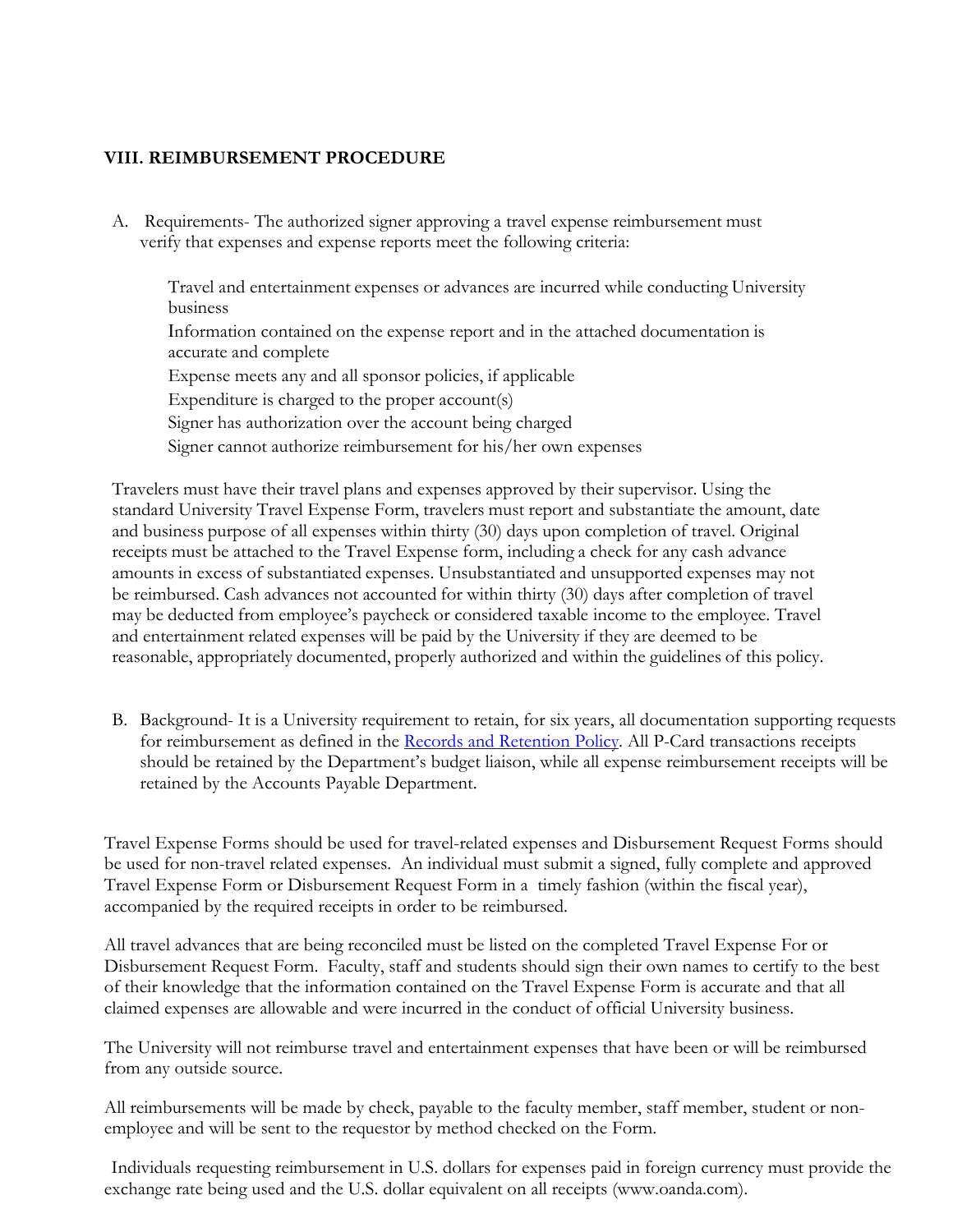The University will pay the travel costs of non-employees (job applicants, lecturers, consultants and other individuals) when the departments have agreed to do so and there is appropriate documentation.

A non-employee's signature is not required on the Travel Expense Form. Individuals requesting reimbursement must provide original receipts for all travel expenses.

If a company elects to be paid for travel-related expenses rather than the individual who traveled, they may do so.

In these cases the company must provide a detailed list of all expenses for which reimbursement is requested and attach it to an invoice or bill for services. It is not necessary for the company to provide original receipts with the invoice; however, the University reserves the right to inspect such receipts.

**C. Missing or Lost Receipts-** An individual that incurs expenses and subsequently loses a required receipt should seek a duplicate and submit it stating that the original was lost. When an acceptable duplicate cannot be obtained, some supporting documentation must be provided such as credit card statements. Along with the supporting documentation, an explanation must be provided stating that the original receipts have been lost, duplicate receipts cannot be obtained and the supporting documentation is all that can be provided to support the expense.

Travel Expense Forms that are incorrect or incomplete will be returned to the department with an explanation requesting the necessary corrections.

**D. Partial Reimbursement**- If an expense is being paid by more than one University or entity, copies of receipts may be provided along with a brief explanation. If a school/center has previously agreed to reimburse an individual up to a certain amount, that amount should be shown on the Travel Expense Form/Disbursement Request Form along with the accompanying documentation.

For more information see the account payable website

# **IX. EMPLOYEE RECRUITMENT**

Please refer to the below link for more information on the [University Household Relocation Policy](http://www.american.edu/policies/index.cfm)

# **X. Appendix A- MISCELLANEOUS REIMBURSABLE EXPENSES**

Individuals will be reimbursed for the following miscellaneous expenses incurred while on University business; this should be considered a partial listing:

Business office expenses (faxes, copying services)

- Business phone calls
- Conference registration fees
- Currency conversion fees
- Gasoline (only if using a rental car or an University-owned vehicle AND in lieu of mileage)
- Ground transportation (taxi, bus, airport vans, etc.)
- Laundry/dry cleaning/suit pressing on trips exceeding five days
- Mileage on personal vehicles specifically to and from the airport
- Overnight package service when needed for business documents
- Parking and tolls
- Reasonable tips
- Required vaccinations for international travel
- Visa and passport fees
- .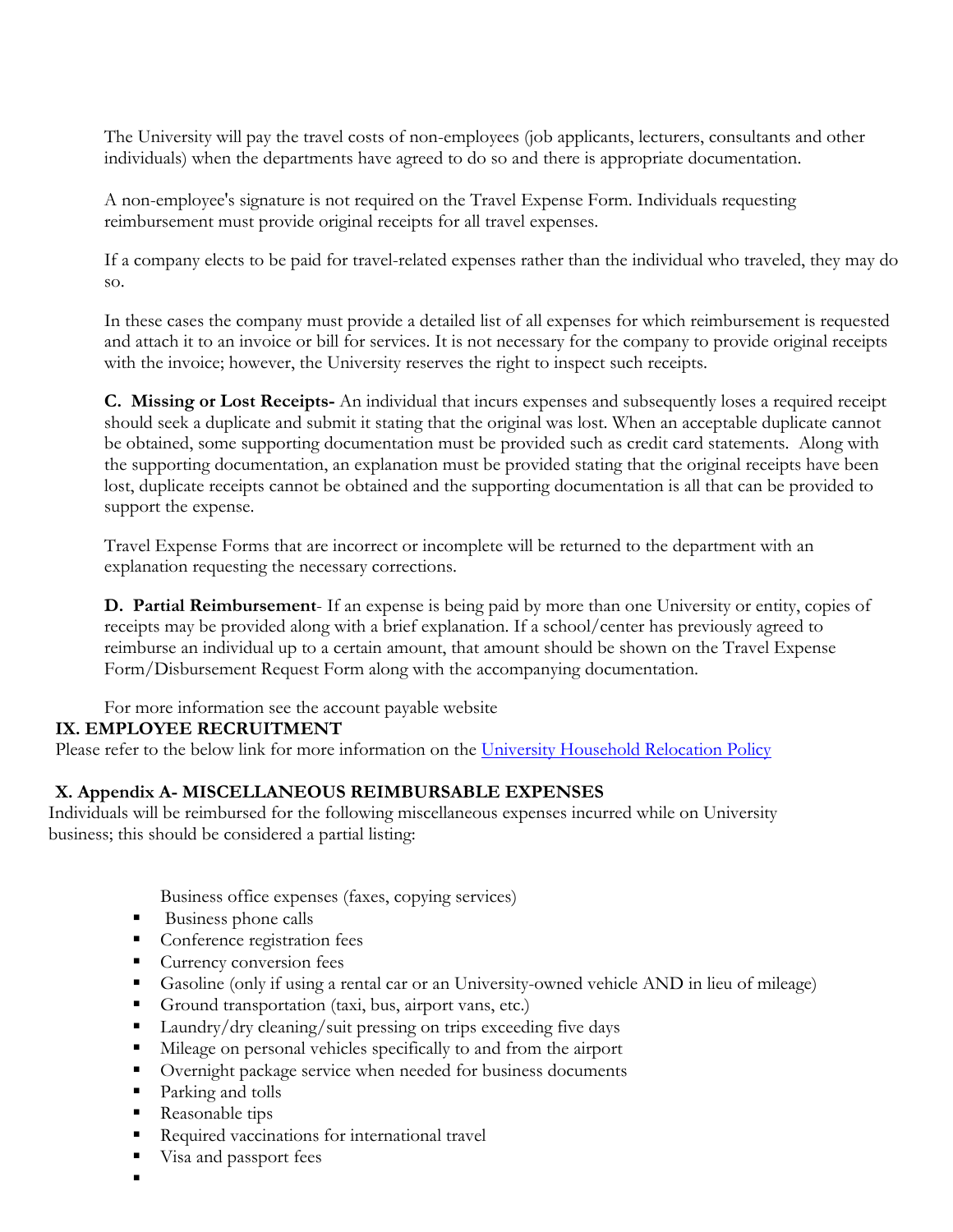### **XI. APPENDIX B- MISCELLANEOUS NON-REIMBURSABLE EXPENSES**

The following are examples of non-payable/non-reimbursable expenses.

This should be considered a partial listing:

**Airline club membership fees**; annual membership for charge cards;

Fees, interest, and/or late charges associated with personal credit cards;

**Car washes**;

**Clothing**;

**Commuting costs** to/from home and normal place of business;

**Costs** incurred by unreasonable failure to cancel reservations;

**Dependent care**; lawn care; maid service; and pet care;

**Entertainment** under most federal grants and contracts;

**Excessive tipping**;

**Fines or tickets** resulting from traffic, parking, or other violations;

**Golf or tennis court fees**, membership in country, tennis, or golf clubs,

or any sporting equipment, except when part of a preauthorized group event;

**Haircuts**;

**Life, accident, or flight insurance premiums**;

**Lost, broken, or stolen property**;

**Luggage** or briefcases;

**Meals** when traveling locally on University business;

**Newspapers**, magazines, books

**Expenses** that have been or will be paid or reimbursed by an outside source.

- Passport application fees (new or renewal)
- Alcoholic drinks, except when appropriately authorized (see above)

Please contact Accounts Payable on ext. 2840 with any questions.

#### **XII. APPENDIX C- QUICK REFERENCE TABLE FOR BUSINESS-RELATED EXPENSES**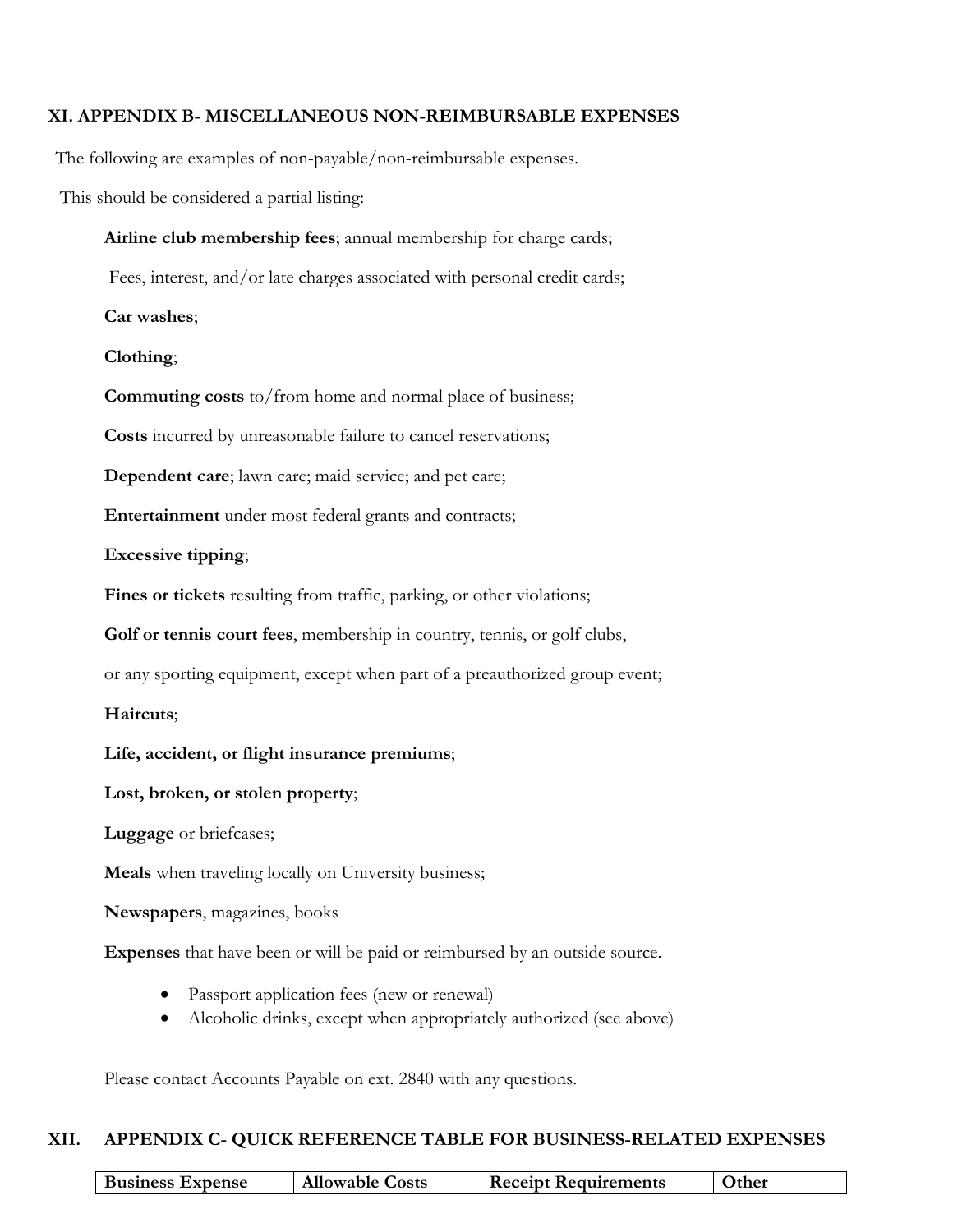| Air Travel-Domestic             | (1) Coach class or least<br>costly consistent with<br>the itinerary;<br>(2) Upgrades at<br>university expense are<br>not permitted | (1) Original passenger receipt<br>or coupon; $(2)$ E-ticket or<br>other proof purchase and<br>boarding pass.                            |                                                           |
|---------------------------------|------------------------------------------------------------------------------------------------------------------------------------|-----------------------------------------------------------------------------------------------------------------------------------------|-----------------------------------------------------------|
| Hotel                           | -single room rate;<br>-Business telephone<br>calls;<br>-Luggage storage &<br>tips for service;<br>-Other allowable<br>charges      | Original receipt with line<br>item breakdown, or copy<br>w/explanation why<br>original was lost.                                        |                                                           |
| Automobile-Private              | Current IRS rate                                                                                                                   | Mileage log submitted on a<br>Travel Expense Form                                                                                       |                                                           |
| Auto-Rental                     | Use compact rates and<br>the following preferred<br>rental companies: (1)<br>Enterprise(2) Budget<br>(3) Alamo                     | Itemized rental car receipt<br>including daily rate and other<br>fees.                                                                  |                                                           |
| Meals                           | Actual costs                                                                                                                       | 1.Itemized receipt,<br>2. invoice, or<br>3. credit card statement or<br>4. Front and back of cancelled<br>checks                        | Alcohol will<br>not be<br>reimbursed on<br>Federal awards |
| Phone Calls                     | Actual cost, not<br>monthly plan fees or<br>percentages                                                                            | Invoice or<br>1.<br>Credit card statement<br>2.<br>itemizing calls and<br>service fees.                                                 |                                                           |
| Train/Rail                      | Coach class,<br>unreserved seats                                                                                                   | Train/Rail ticket or<br>1.<br>Coupon or<br>2.<br>3.<br>If e-ticket proof of<br>purchase and<br>boarding pass                            |                                                           |
| <b>International Travel</b>     | Coach or business class<br>airfare when any leg of<br>the flight is longer than<br>5 hours                                         | (1) Original passenger receipt<br>or coupon;<br>$(2)$ E-ticket or other proof<br>of purchase and boarding<br>pass.                      |                                                           |
| Other/Miscellaneous             | <b>Actual Costs</b>                                                                                                                | Itemized receipt,<br>1.<br>invoice, or<br>2.<br>3.<br>credit card statement<br><b>or</b><br>front and back of<br>4.<br>cancelled checks |                                                           |
| Conference/Registration<br>Fees | Actual costs including<br>any educational<br>discounts                                                                             | Invoice or proposal with<br>terms and conditions                                                                                        | Usually a<br>prepayment                                   |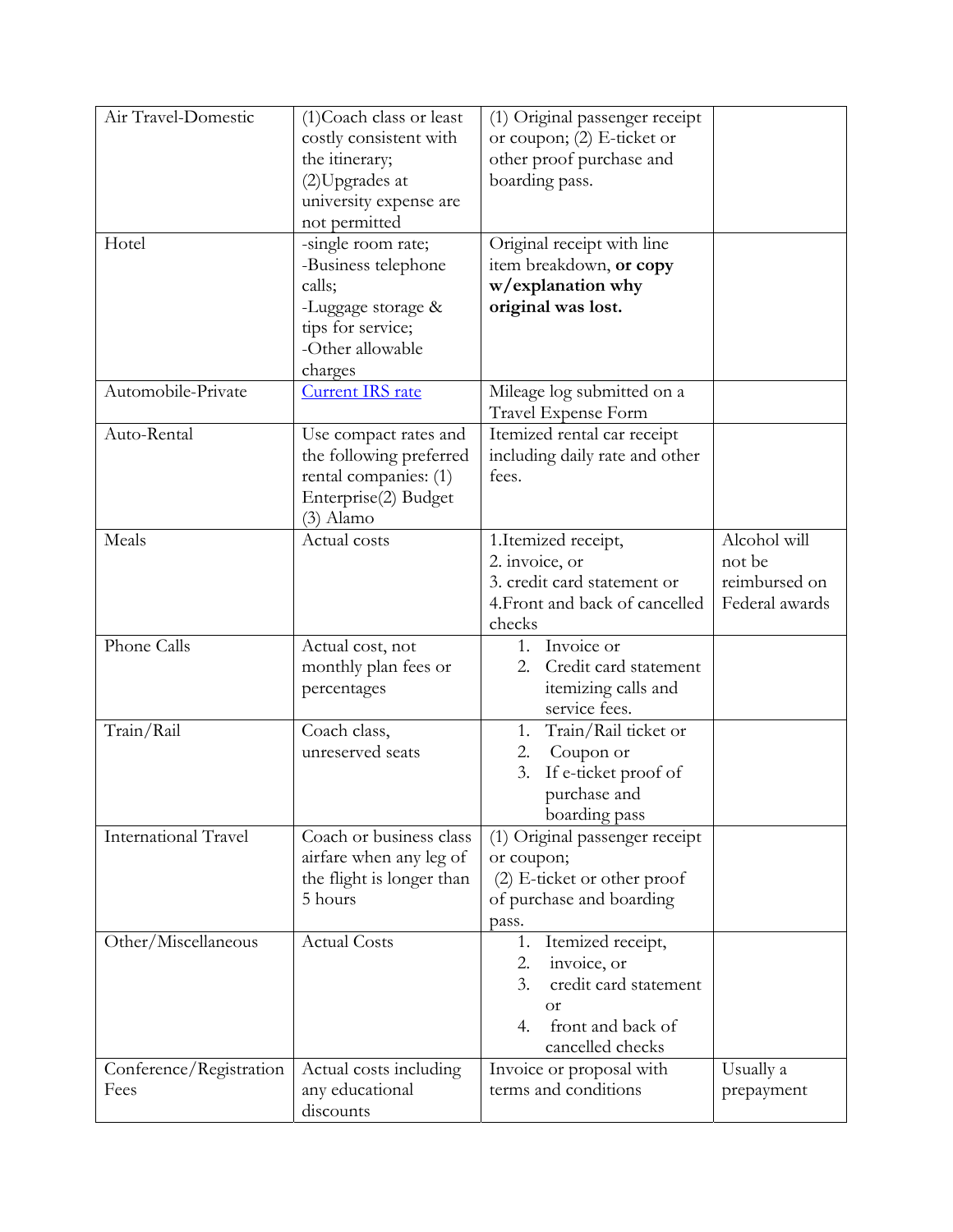# **IV. EFFECTIVE DATE**

Revised November, 2010 Revised September 18, 2012 Revised March 3, 2013